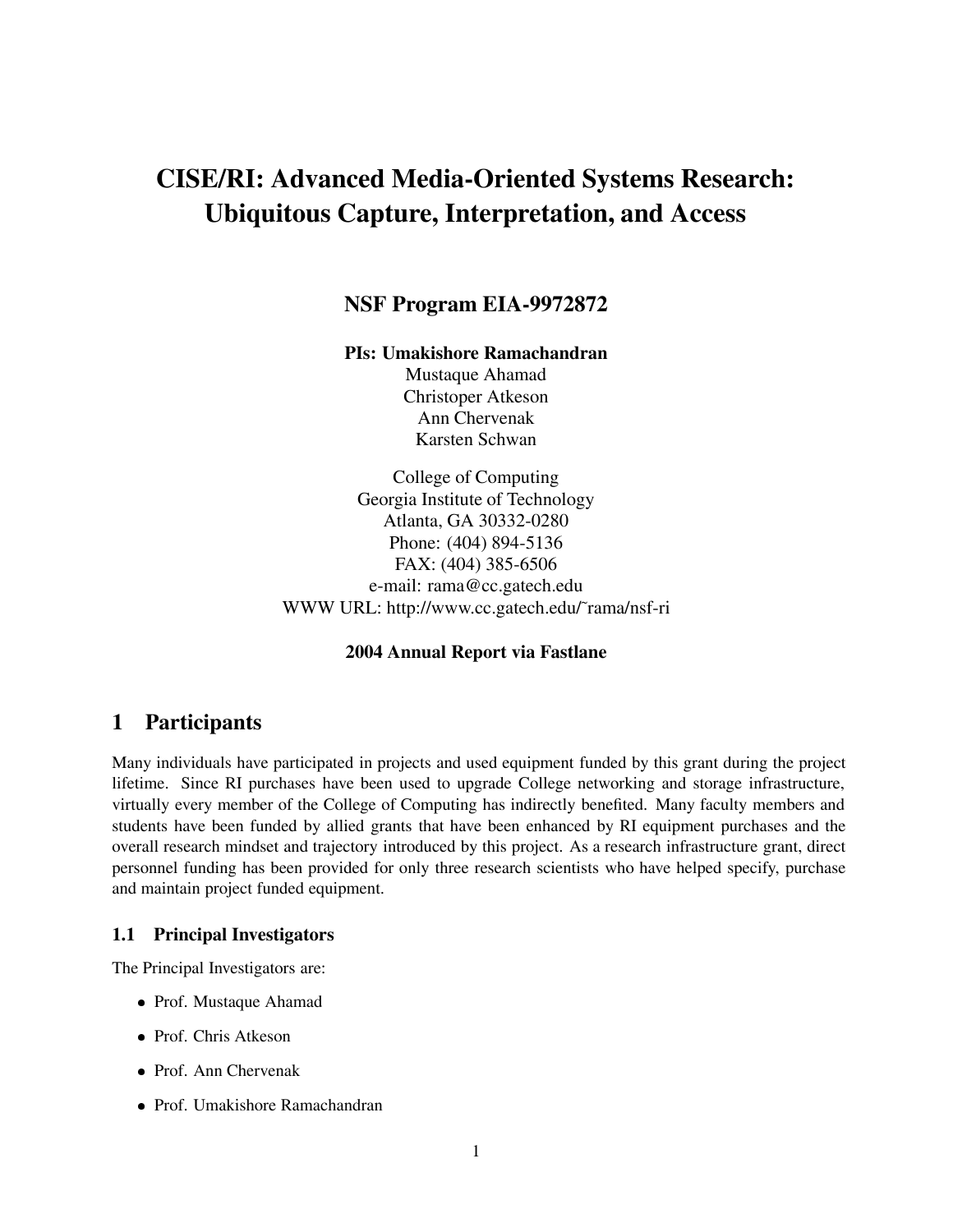#### Prof. Karsten Schwan

Prof. Mustaque Ahamad maintains an active research program relating to distributed systems and security and is Acting Director of the Georgia Tech Information Security Center (GTISC).

Prof. Chris Atkeson is currently on the faculty of Carnegie-Melon University and pursues research in robotics and humanoid movement.

Prof. Ann Chervenak is on leave at the Information Sciences Institute at the University of Southern California where she pursues research on data and replica management in grid computing systems and is an active contributor to the Globus project.

Prof. Umakishore Ramachandran continues to oversee the day-to-day management of the project and serves as the primary contact. Prof. Ramachandran has recently been appointed as Director of the Core Computing Division (CCD) within the College of Computing.

Prof. Karsten Schwan puruses a variety of sytems-related research involving high performance, realtime and ubiquitous applications on parallel, distributed and embedded platforms. Prof. Schwan is director of the Georgia Tech Center for Experimental Research in Computer Systems (CERCS).

Professors Ahamad, Ramachandran, and Schwan have active research projects reported in the Activities and Findings section of this report.

#### **1.2 Senior Personnel**

The following faculty members have contributed to the grant:

- Prof. Gregory Abowd
- Prof. Irfan Essa
- Prof. Richard Fujimoto
- Prof. Ramesh Jain (ECE)
- Prof. Hsien-Hsin Lee (ECE)
- Prof. Sung Kyu Lim (ECE)
- Prof. Ling Liu
- Prof. Kenneth Mackenzie
- Prof. Ed Omiecinksi
- Prof. Calton Pu
- Prof. James Rehg
- Prof. Sudhakar Yalamanchili (ECE)

Professors Abowd, Fujimoto, Jain, and Liu have active research projects reported in the Activities and Findings section of this report.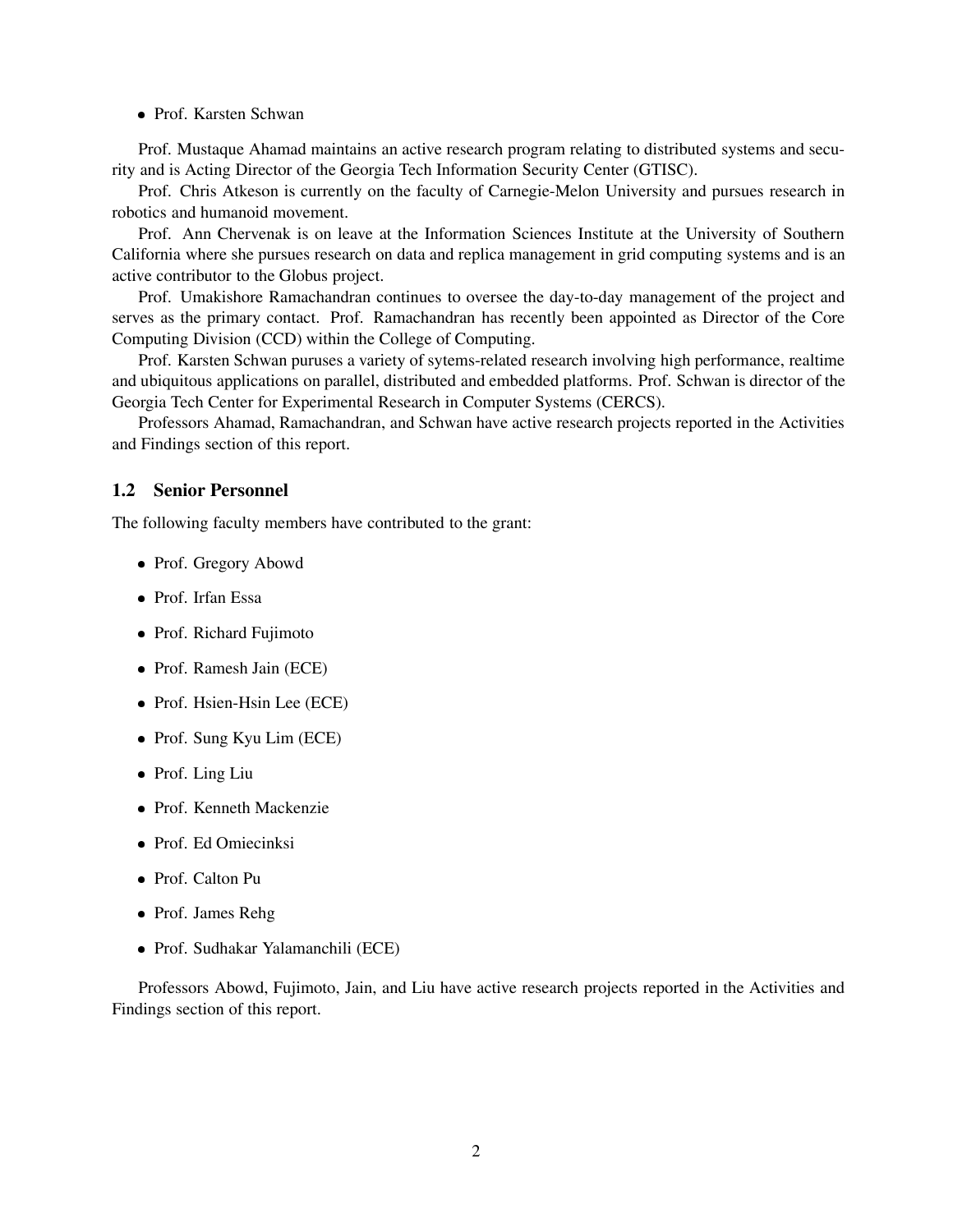# **1.3 Research Scientists**

The following research scientists have contributed to the grant:

- Neil Bright
- Gregory Eisenhauer
- Phillip Hutto
- Beth Plale
- Matthew Wolenetz
- Matthew Wolf

Bright, Hutto, and Wolenetz were partially funded by the grant during this reporting period.

# **1.4 Postdocs and Visitors**

- Prof. Dick Gaylor (visitor)
- Prof. Jin Nakazawa (visitor, Keio University, Japan)
- Dr. Rahul Singh (postdoc)
- Dr. Myoung K. Tcheun (postdoc)
- Prof. HeonChung Yu (visitor, Korea University, South Korea)

# **1.5 Graduate Students**

A large number of Masters and PhD students have worked on the project including:

- Sameer Adhikari
- Bikash Agarwalla
- Nova Ahmed (PhD student, Georgia State University)
- Yavor Angelov
- Fabian Bustamante
- Yuan Chen
- Lynn Daley
- Josh Fryman
- Ivan Ganev
- Ada Gavrilovska
- Nissim Harel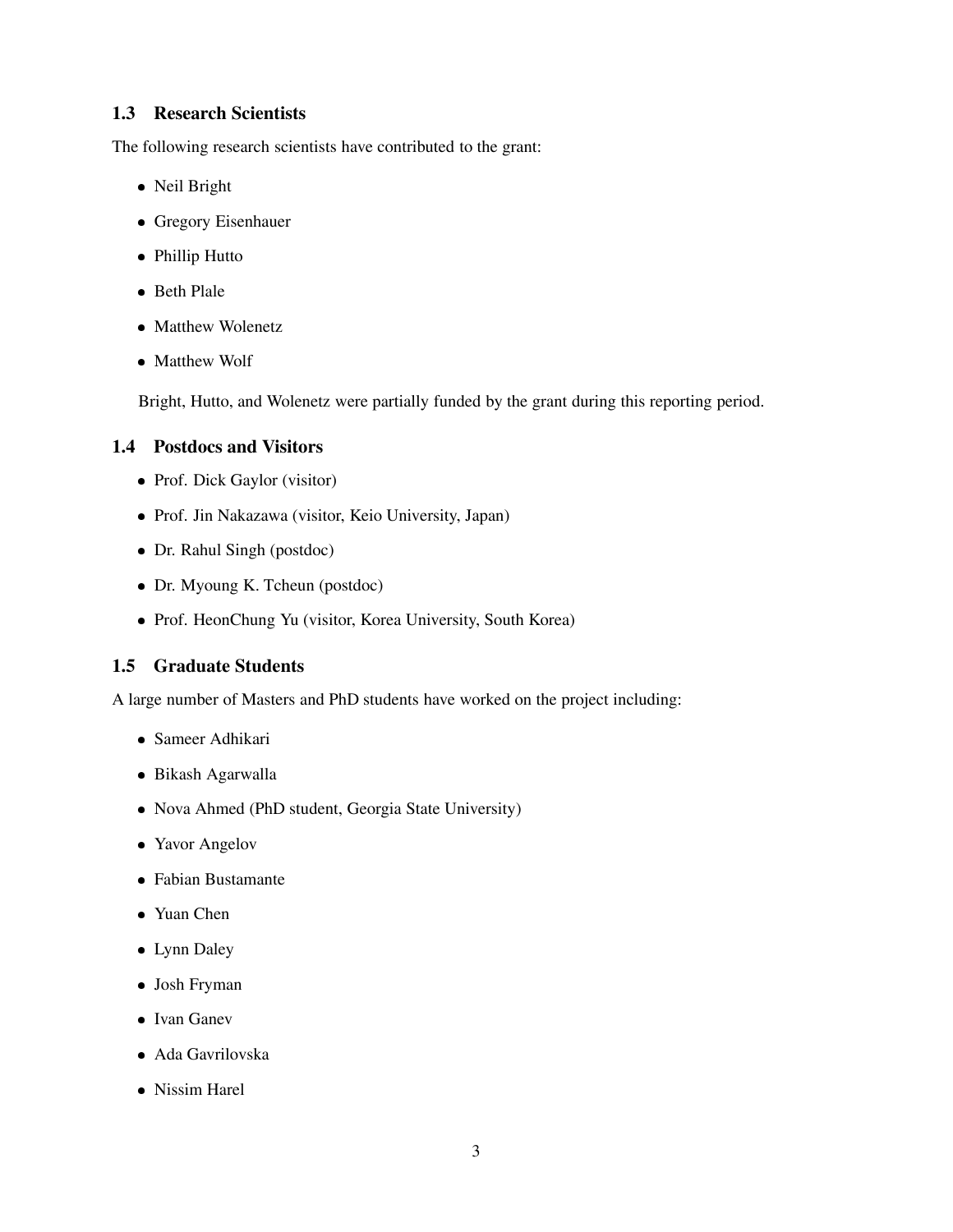- Antonio Haro
- Qi He
- Chad Honeycutt
- Jamina Jancic
- Byron Jeff
- Namgeun Jeong
- Adam Johnson
- Younggyun Koh
- Rajaram Krishnamurthy
- Rajnish Kumar
- Zachary Kurmas
- Jeannie Lee
- Jun Li
- Xinhu Li
- Dave Lillethun
- Bin Liu
- Hasnain Mandviwala
- Durga Mannaru
- Vernard Martin
- Van Oleson
- Derik Pack
- Arnab Paul
- Christian Poellabauer
- Ramprasadh Ramanarayanan
- David Robinson
- Rajat Sharma
- Jun-Suk Shin
- Xiang Song
- Rich West
- Patrick Widener
- Dong Zhou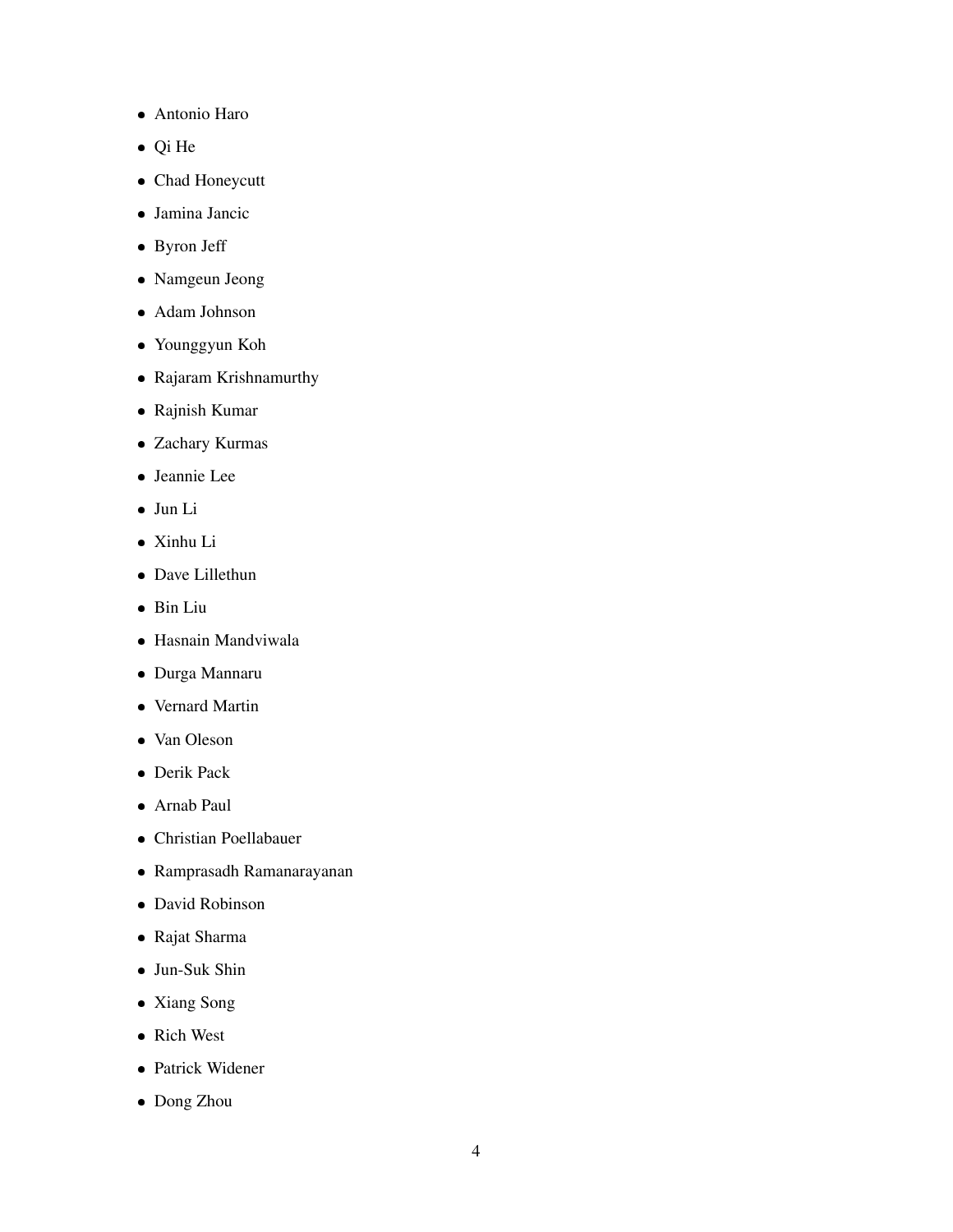#### **1.6 Undergraduate Students**

The Systems Group maintains an active program (Systems Hackfest) involving undergraduates in various research projects for fun, course credit, or pay.

Undergraduates who have worked on allied projects include:

- Ilya Bagrak
- Garret Boyer
- Jiayue (Simon) Chen
- Zachary Crowell
- Ken Edwards
- David Hilley
- Ahmed El-Helw
- Jason Fletcher
- James Kim
- Kirill Mechitov
- Martin Modahl
- Rex Sheridan
- Luke Snyder
- Zaib Talat
- Robert Thomas
- Aaron Zollman
- Hua Yang

Many undergraduates who begin research with us have continued on to the Masters or PhD programs. Several of the above students were supported through an REU supplement during this reporting period.

#### **1.7 Organizations**

Grant personnel are involved in a variety of interactions with industry affiliates. These interactions are often fostered and mediated by the Center for Experimental Research in Computer Systems (CERCS) and its Industry/University Cooperative Research Center (IUCRC). Most grant personnel are members of CERCS and maintain fruitful and vital ongoing interactions with indusry affiliates.

In some cases researchers maintain direct interactions with individual industry researchers (e.g. Ramachandran interacts with Raj Kumar and Kath Knobe at HP Labs). Graduate students often accept internships or permanent positions at industry affiliates and work on research-related projects (e.g. Sameer Adhikari – internship at HP Labs; Yavor Angelov – position at Microsoft). In some cases, personnel maintain dual affiliations (e.g. Dr. Matthew Wolf also works at DOE Oakridge). Visiting faculty and postdocs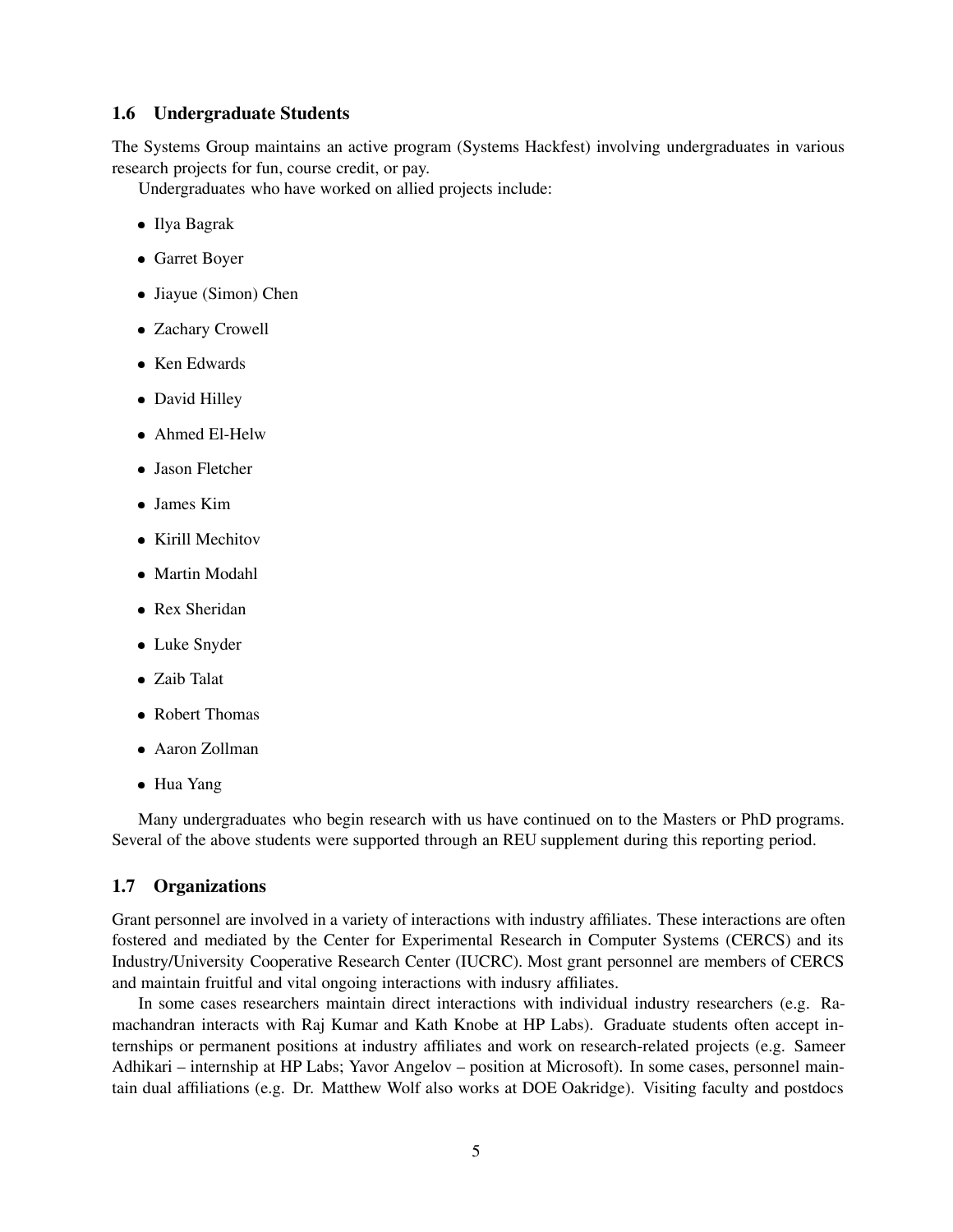help facilitate interactions with other institutions (e.g. Prof. Jin Nakazawa from Keio University and Prof. HeonChung Yu from Korea University).

Investigators and senior personnel maintain active travel schedules, visiting affiliates and seeking out new relationship (e.g. Prof. Ramachandran was one of four-invited speakers at a two-day workshop on pervasive computing held at National Chiaotung University in Taiwan and gave a presentation at Samsung Research Labs in South Korea on the same trip). In addition, CERCS maintains an active visiting lecturer program, bringing more than 30 researchers from around the world to the Georgia Tech campus within the last year. Recent visitors include: Dr. Ahmed Gheith (IBM), Prof. Philip Wadler (Edinburgh University), Prof. Gilles Muller (Ecole des Mines de Nantes), Prof. Doug Lea (SUNY Oswego), Mathai Joseph (Tata Research Development and Design Center), Prof. Peter Steenkiste (Carnegie Mellon University), Kevin Kloker and Phil May (Motorola), Prof. Hermann Haertig (Technische Universtaet Dresden), Dr. Roy Ju (Intel), and Dr. Gopal Pingali (IBM). CERCS maintains formal affiliation with member companies including: Boeing, Dell, Delta, HP, IBM, Intel, Raytheon, Microsoft, and Tata.

# **2 Activities and Findings**

#### **2.1 Research and Education**

The research artifacts from the project are finding their way into graduate courses and we have signficant undergraduate participation in project-related research. We have funded about eight undergraduates through the Research Experience for Undergraduates grant supplement, sponsored a similar number of independent undergraduate research projects for course credit (CS 4903) and have sponsored three capstone senior design projects (CS 3901) that each result in a poster presentation at the annual Undergraduate Research Symposium. One senior design project is in progress related to MediaBroker Federation (James Kim) and we anticipate a SensorLab project (Robert Thomas) in Spring 2005.

SensorLab resources were used in Spring 2004 for a project in an ECE graduate seminar (ECE 8883A Sensor Enabled Embedded Systems) taught by Visiting Professor Mark Smith from HP Labs. SensorLab resources are used regularly in two CoC graduate seminars, CS 8803E Pervasive Computing with Distributed Sensors (taught by Prof. Ramachandran) and CS 7470B Mobile and Ubiquitous Computing (taught by Prof. Gregory Abowd). SensorLab software will be used for a project in a graduate course on Distributed Systems (CS 559) taught by Phillip Hutto at Emory University in Fall 2004. We hope that as the SensorLab software matures, it will receive even more exposure and use at Georgia Tech and other schools.

# **2.2 Findings**

This project aims to provide end-to-end infrastructure for capture, interpretation and access of data streams in distributed, high-performance environments such as sensor-rich, pervasive computing environments, scientific computing environments, and networks of embedded systems. This subsection details the research accomplishments this past year (2003-04). Research summaries are organized by primary contributing investigator.

#### **2.2.1 Abowd**

**Sound Source Localization** Recent research in ubiquitous computing has focused both on how to infer human activity from a variety of signals sensed in the environment as well as how to use that information to support interactions. In this paper [1], we examine the feasibility and usefulness of sound source localization (SSL) in a home environment, which is an implicit location system to support monitoring of a remote space as well as to infer key activities, such as face-to-face conversations. We present a microphone array system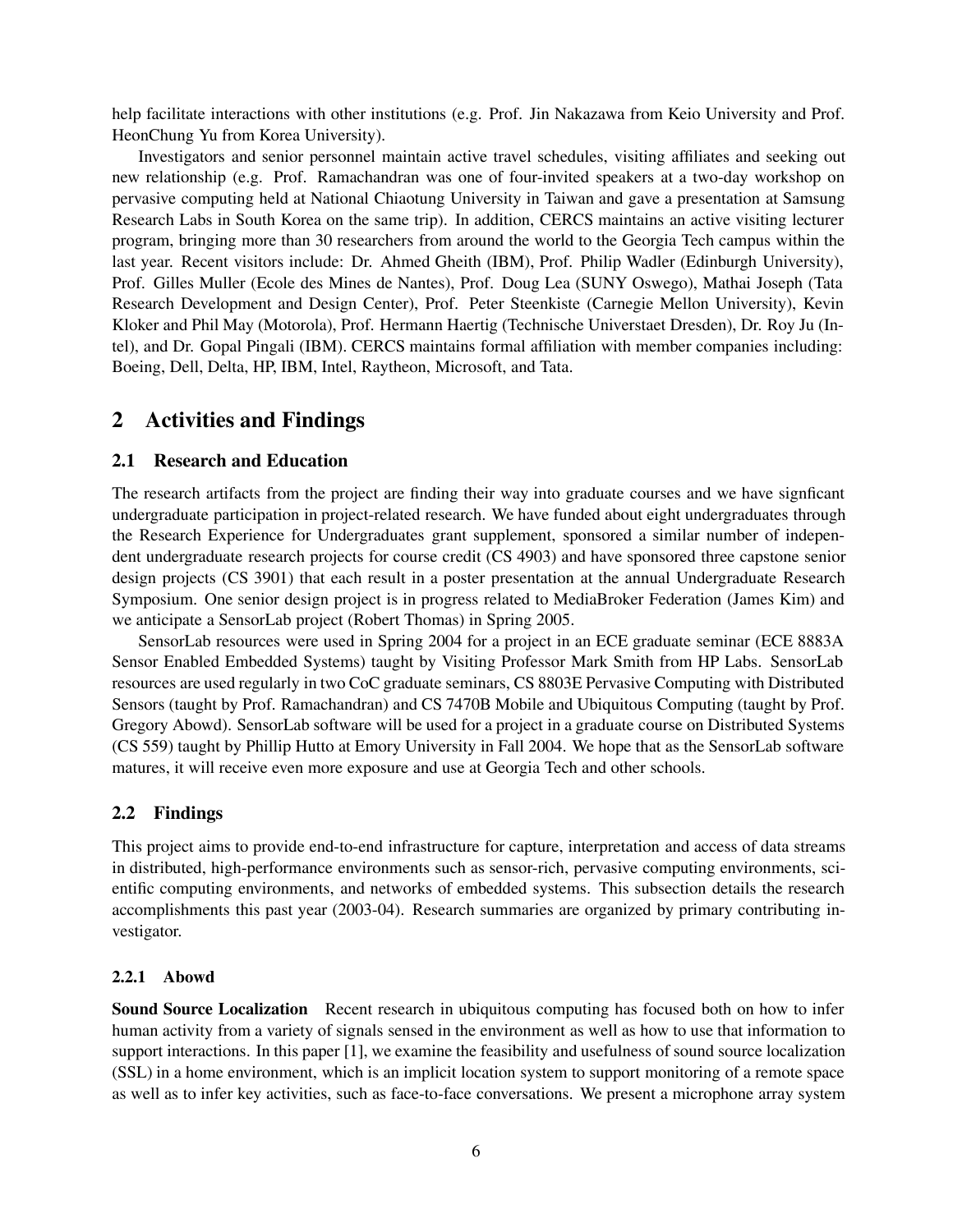that covers a significant portion of the public space in a realistic home setting and discuss monitoring and automated inferring applications that are made possible with this technology in a domestic setting.

## **2.2.2 Ahamad**

**Agile Store** The *Agile Store* [2] is a distributed storage service that stores data securely even in the face of a limited number of compromised servers. The Agile Store is designed to offer a continuous tradeoff between performance and security guarantees based on the perceived threat level and the security and performance requirements on the stored data objects. We address a number of issues in this project including data storage techniques, Byzantine fault detection and automated reconfiguration of the system, intrusion detection, and performance optimization of replication-based protocols. A prototype file system of the store has been implemented. Experiments and measurementswith the prototype indicate that our system's performance is competitive with NFS, which has no replication and includes no security provisions other than access control. In addition, our implementation demonstrates the agile approach to guaranteeing security in distributed storage, being flexible in terms of performance and security guarantees, to requirements on stored data, and employing protocols that are self-tuning based on perceived threat levels and measured resource availabilities.

## **2.2.3 Essa**

**TV Watcher** With the explosion of streaming content in broadcast media, there is a need for a system architecture that automates the capture, filtration, categorization, correlation, and higher level inferencing of such data from distributed sources. TV Watcher [3] is a prototypical example of an application that demonstrates all of the above needs. This application allows user-controlled correlation of live television feed and enables a user to automatically navigate through the available channels to choose the content of interest. Symphony is an architecture for the distributed real-time media analysis and delivery which meets the system requirements for such applications. TV Watcher is built on top of the Symphony architecture, and currently uses closed-captioning information to correlate television programming. Through user studies we show that correlation engine is able to consistently pick significantly useful and relevant content.

#### **2.2.4 Fujimoto**

**Conservative Synchronization** Parallel discrete event simulation techniques have enabled the realization of large-scale models of communication networks containing millions of end hosts and routers. However, the performance of these parallel simulators could be severely degraded if proper synchronization algorithms are not utilized. In this paper [5], we compare the performance and scalability of synchronous and asynchronous algorithms for conservative parallel network simulation. We develop an analytical model to evaluate the efficiency and scalability of certain variations of the well-known null message algorithm, and present experimental data to verify the accuracy of this model. This analysis and initial performance measurements on parallel machines containing hundreds of processors suggest that for scenarios simulating scaled network models with constant number of input and output channels per logical process, an optimized null message algorithm offers better scalability than efficient global reduction based synchronous protocols.

**Federated Network Simulation** We describe [6] an approach and our experiences in applying federated simulation techniques to create large-scale parallel simulations of computer networks. Using the federated approach, the topology and the protocol stack of the simulated network is partitioned into a number of submodels, and a simulation process is instantiated for each one. Runtime infrastructure software provides services for interprocess communication and synchronization (time management). We first describe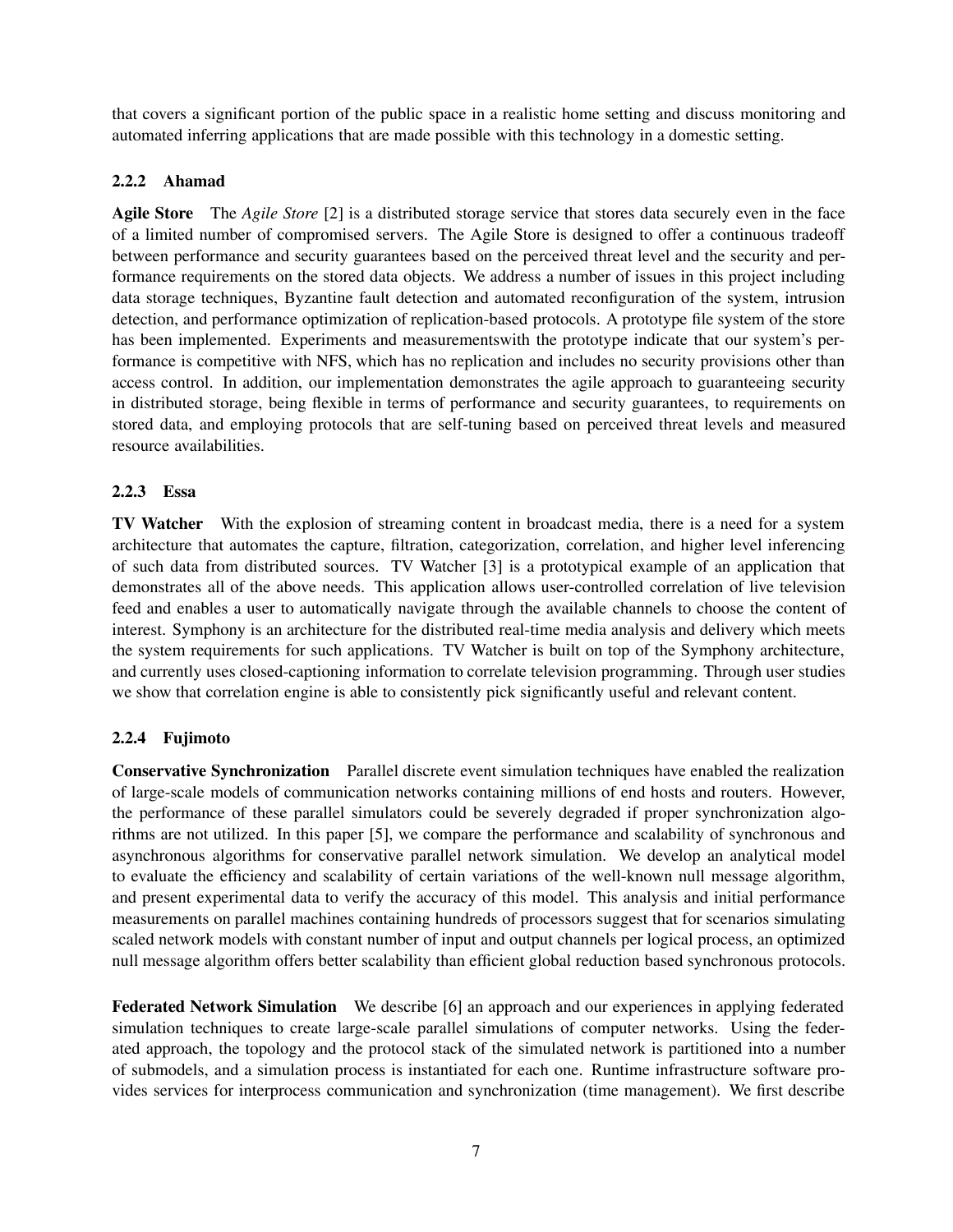issues that arise in homogeneous federations where a sequential simulator is federated with itself to realize a parallel implementation. We then describe additional issues that must be addressed in heterogeneous federations composed of different network simulation packages, and describe a dynamic simulation backplane mechanism that facilitates interoperability among different network simulators. Specifically, the dynamic simulation backplane provides a means of addressing key issues that arise in federating different network simulators: differing packet representations, incomplete implementations of network protocol models, and differing levels of detail among the simulation processes. We discuss two different methods for using the backplane for interactions between heterogeneous simulators: the cross-protocol stack method and the splitprotocol stack method. Finally, results from an experimental study are presented for both the homogeneous and heterogeneous cases that provide evidence of the scalability of our federated approach on two moderately sized computing clusters. Two different homogeneous implementations are described: Parallel/Distributed ns (pdns) and the Georgia Tech Network Simulator (GTNetS). Results of a heterogeneous implementation federating ns with GloMoSim are described. This research demonstrates that federated simulations are a viable approach to realizing efficient parallel network simulation tools.

**Vehicle-to-Vehicle Networks** There has been increasing interest in information infrastructures based on vehicle-to-vehicle communications. Proposed network architectures have unique characteristics that distinguish them from other systems. In this paper [4], we present analytical models to study spatial propagation of information in a highly mobile vehicle-to-vehicle ad-hoc network. We show that information propagation depends on vehicle traffic characteristics, e.g., the vehicle density, average vehicle speed and relative speed among vehicles. Simulations validate these models and highlight the need to include other vehicle traffic models.

## **2.2.5 Liu**

**MobiEyes** Location monitoring is an important issue for real time management of mobile object positions. Significant research efforts have been dedicated to techniques for efficient processing of spatial continuous queries on moving objects in a centralized location monitoring system. Surprisingly, very few have promoted a distributed approach to real-time location monitoring. In this paper [7] we present a distributed and scalable solution to processing continuously moving queries on moving objects and describe the design of MobiEyes, a distributed real-time location monitoring system in a mobile environment. Mobieyes utilizes the computational power at mobile objects, leading to significant savings in terms of server load and messaging cost when compared to solutions relying on central processing of location information at the server. We introduce a set of optimization techniques, such as Lazy Query Propagation, Query Grouping, and Safe Periods, to constrict the amount of computations handled by the moving objects and to enhance the performance and system utilization of Mobieyes. We also provide a simulation model in a mobile setup to study the scalability of the MobiEyes distributed location monitoring approach with regard to server load, messaging cost, and amount of computation required on the mobile objects.

**TrustMe** Decentralized Peer to Peer (P2P) networks offer both opportunities and threats. Its open and decentralized nature makes it extremely susceptible to malicious users spreading harmful content like viruses, trojans or, even just wasting valuable resources of the network. In order to minimize such threats, the use of community-based reputations as trust measurements is fast becoming a de-facto standard. The idea is to dynamically assign each peer a trust rating based on its performance in the network and store it at a suitable place. Any peer wishing to interact with another peer can make an informed decision based on such a rating. An important challenge in managing such trust relationships is to design a protocol to secure the placement and access of these trust ratings. Surprisingly, all the related work in this area either support very limited anonymity or assume anonymity to be an undesired feature and neglect it. In this paper [8], we motivate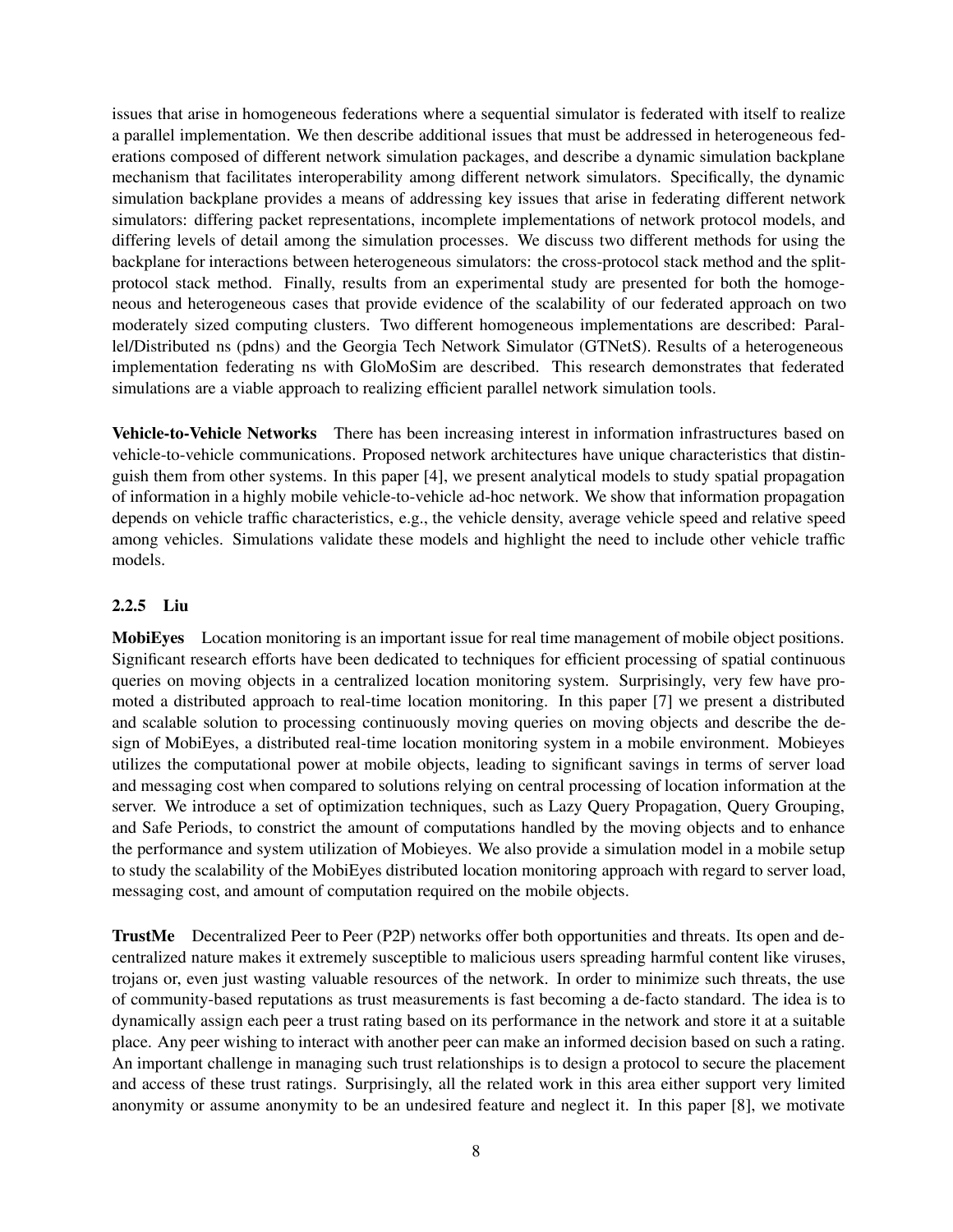the importance of anonymity, especially in such trust based systems. We then present TrustMe a secure and anonymous underlying protocol for trust management. The protocol provides mutual anonymity for both the trust host and the trust querying peer. Through a series of simulation-based experiments, we show that the TrustMe protocol is extremely secure in the face of a variety of possible attacks and present a thorough analysis of the protocol.

## **2.2.6 Ramachandran**

**DFuse** Simple in-network data aggregation (or fusion) techniques for sensor networks have been the focus of several recent research efforts, but they are insufficient to support advanced fusion applications. We extend these techniques to future sensor networks and ask two related questions: (a) what is the appropriate set of data fusion techniques, and (b) how do we dynamically assign aggregation roles to the nodes of a sensor network. We have developed an architectural framework, DFuse [9, 10] for answering these two questions. It consists of a data fusion API and a distributed algorithm for energy-aware role assignment. The fusion API enables an application to be specified as a coarse-grained dataflow graph, and eases application development and deployment. The role assignment algorithm maps the graph onto the network, and optimally adapts the mapping at run-time using role migration. Experiments on an iPAQ farm show that, the fusion API has low-overhead, and the role assignment algorithm with role migration significantly increases the network lifetime compared to any static assignment. Interfacing with the real world is critical for pervasive grid computing applications, and sensor networks provide this capability. Managing the utilization of sensor network resources in an application-driven manner with DFuse middleware enables a controlling entity, such as a larger grid-based application, to determine which portions of application functionality should be satisfied within the sensor network or within the backbone infrastructure provided by more capable resources. Also, the fusion channel programming abstraction concretized in DFuse applies in domains other than sensor networks. Integrating the placement and migration capabilities of this abstraction with a pervasive grid scheduler is a route to providing application-directed performance policy management to pervasive computing applications seamlessly spanning grids and sensor networks.

**Event Web** While the volume and diversity of multimedia permeating the world around us increases, our chances of making sense of the available information do the opposite. This environment poses a number of challenges which include achieving scalability while accessing all the available media, live and archived, inferring its context, and delivering media to all interested parties with its context attached. We envision [11] a solution to this set of challenges in a novel system architecture. As a starting point, however, we select a previously described framework, Event-Web, suitable for annotating raw multimedia data with context meaningful to end users. We then map it onto a distributed architecture capable of correlating, analyzing, and transporting the volumes of data characteristic of the problem space. This paper first presents the requirements for our architecture, then discusses this architecture in detail, and outlines our current implementation efforts.

**Media Broker** MediaBroker [12] is a distributed framework designed to support pervasive computing applications. Specifically, the architecture consists of a transport engine and peripheral clients and addresses issues in scalability, data sharing, data transformation and platform heterogeneity. Key features of MediaBroker are a type-aware data transport that is capable of dynamically transforming data en route from source to sinks; an extensible system for describing types of streaming data; and the interaction between the transformation engine and the type system. Details of the MediaBroker architecture and implementation are presented in this paper. Through experimental study, we show reasonable performance for selected streaming media-intensive applications. For example, relative to baseline TCP performance, MediaBroker incurs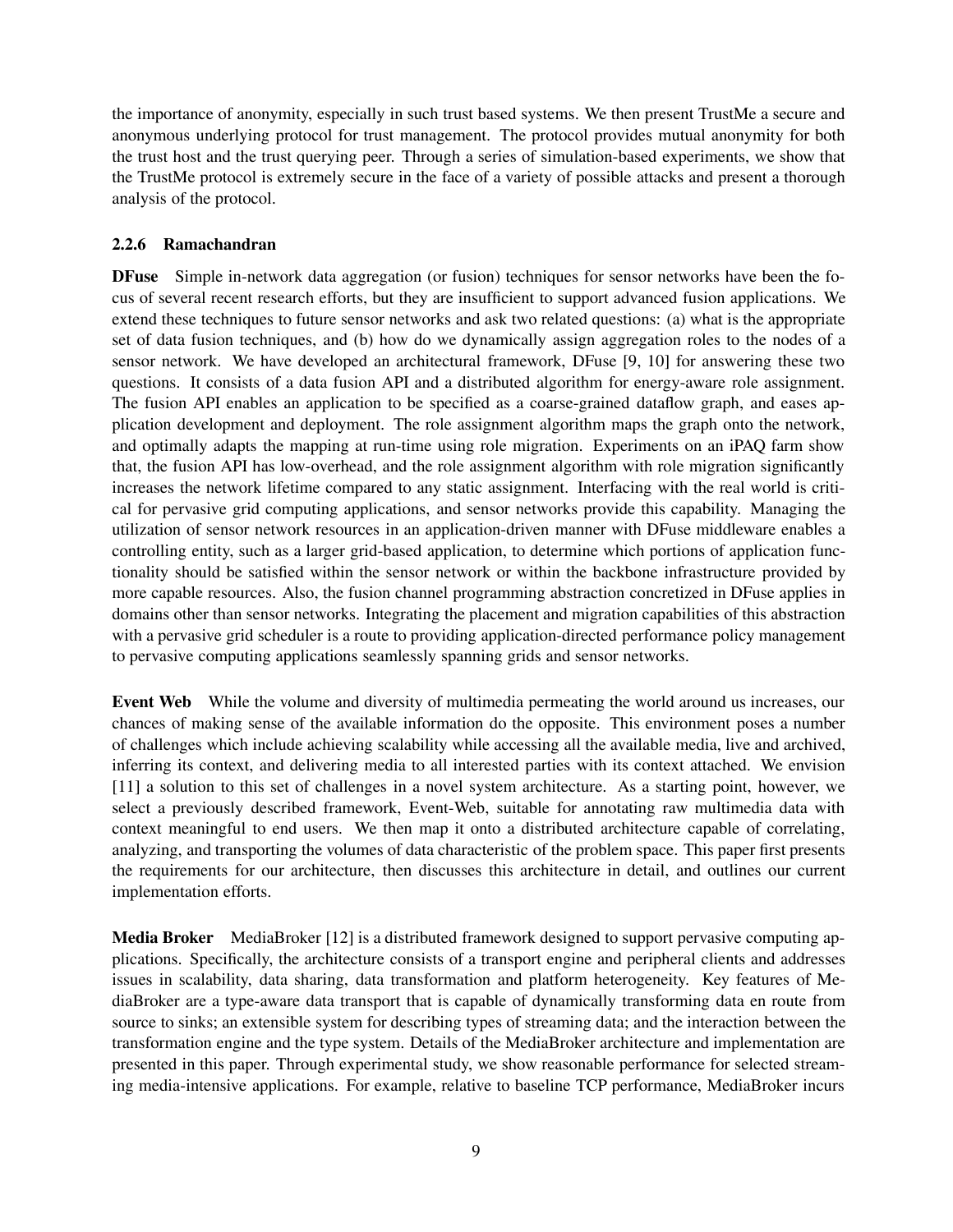under 11% latency overhead and achieves roughly 80% of the TCP throughput when streaming items larger than 100 KB across our infrastructure.

**Ubiquitous Computing Infrastructure Taxonomy** We survey [13] a variety of subsystems designed to be the building blocks from which sophisticated infrastructures for ubiquitous computing are assembled. Our experience shows that many of these building blocks fit neatly into one of five categories, each containing functionally-equivalent components. Effectively identifying the best-fit "lego-pieces", which in turn determines the composite functionality of the resulting infrastructure, is critical. The selection process, however, is impeded by the lack of convention for labeling these classes of building blocks. The lack of clarity with respect to what ready-made subsystems are available within each class often results in naive re-implementation of ready-made components, monolithic and clumsy implementations, and implementations that impose non-standard interfaces onto the applications above. This research explores each class of subsystems in light of the experience gained over two years of active development of both ubiquitous computing applications and software infrastructures for their deployment.

**Resource Allocation for Interactive Utility Grids** During an internship collaboration at HP, one of our graduate students assisted with the concretization of a grid-based architecture for supporting interactive, remotely executed applications [14]. Emerging large scale utility computing systems like Grids promise computing and storage to be provided to end users as a utility. System management services deployed in the middleware are a key to enabling this vision. Utility Grids provide a challenge in terms of scale, dynamism, and heterogeneity of resources and workloads. In this work, we present a model-based architecture for resource allocation services for Utility Grids. The proposed service is built in the context of interactive remote desktop session workloads and takes application performance QoS models into consideration. The key design guidelines are hierarchical request structure, application performance models, remote desktop session performance models, site admission control, multi-variable resource assignment system, and runtime session administration control. We have also built a simulation toolkit that can handle mixed batch and remote desktop session requests, and have implemented our proposed resource allocation service into the toolkit. Experiments show that our proposed architecture for resource allocation services addresses the needs of emerging utility computing systems and captures the key concepts and guidelines for building such services in these environments.

**Middleware Guidelines for Future Sensor Networks** In this work [15], we further analyze DFuse based on the interplay between resource requirements for compute and communication intensive sensor network processing and the resultant implications on the figures of merit of interest to an application including latency, throughput, and lifetime. The workload used is a surveillance application. Middleware capabilities include data fusion, role migration (simple relaying versus in-network processing), and prefetching. Through a simulation-based study, we shed light on the impact of device characteristics such as CPU speed and radio features on application figures of merit. We show, in the presence of prefetching, that radio bandwidth above a threshold may not impact latency for compute-intensive workloads and that the network lifetime is virtually the same irrespective of the radios' power saving mode. We also show that a simple minded cost function may not be sufficient to guide migration decisions in the middleware.

**Reasoning about Time, Location, and Identity in Distributed Pervasive Computing** The pervasiveness of computing is creating opportunities for new kinds of applications. However, the software infrastructure for developing complex pervasive computing applications is far from mature. Examples of complex pervasive computing applications include surveillance, traffic management and mobile commerce. These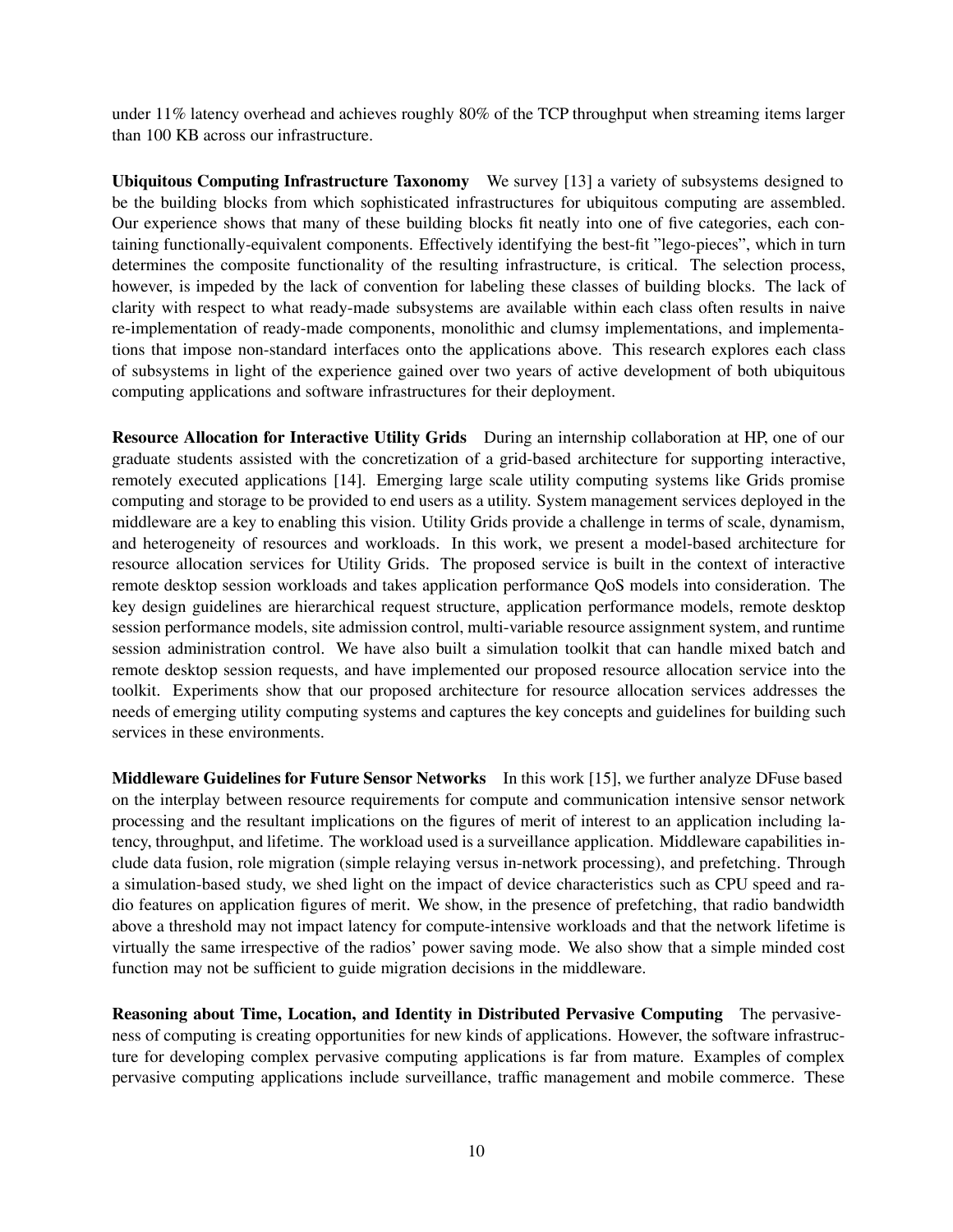applications, though seemingly different, have some common requirements from the software infrastructure. Components of the application are physically distributed over space, with all the attendant needs of distributed programming. The components are also distributed over time; thus application level decisions are influenced by live data as well as historical data. The components are temporally dynamic in that the participating entities change constantly over time or an entity may participate in discrete intervals rather than a continuous interval. The components are spatially dynamic in that the participating entities may be mobile or they may change their behavior based on location. The application components that are spread over time and space may have widely heterogeneous computation and communication capabilities. Faults might arise in individual components. The ability of the application to tolerate and react to such faults will depend on the time and location of the fault. Fundamentally, these applications need to reason about events with respect to time, location, and identity in an integrated manner to control application behavior. Time, space, and identity refer, respectively, to the when, where, and who of events that drive the behavior of the application. We develop the system infrastructure to support the ability to reason about time, space, and identity [16]. The system has the following components: reasoning operations, participation protocol, and communication model. The reasoning operations provide a rich set of APIs for navigating the three-dimensional continuum of space, time, and identity. The participation protocol allows the application components to initiate and maintain distributed and dynamic interactions with one another. The communication model allows the application components to exchange information necessary for the interaction. We evaluate the system along several dimensions. First, we qualitatively show the ease of programming complex pervasive applications using our system. Second, we quantitatively evaluate the cost of the reasoning operations using a set microbenchmarks. Third, we model an application (such as surveillance) using our system. Using this model we generate application level workload that is comprised of a many-to-many producer-consumer pipeline. The workload is used to quantify the application level performance of our system.

**Remote Authentication over Wireless Networks** We study the problem of remote authentication [17] over a long range wireless network using large signature keys such as biometric samples (e.g. fingerprints, retinal scans). Because of the large size of these keys, and continual need for authentication, considerable power and bandwidth are consumed by such a process. Authentication being only a background process supporting other transactions, should not take away too much of resources, especially bandwidth and power that are quite critical for small mobile devices. We present LAWN, a Light-weight remote Authentication protocol for Wireless Networks that is based on Error Correcting Codes. LAWN trades computation for communication and can be tuned for any desired security guarantee. While adding only low computational overhead, LAWN enables significant saving in bandwidth [18]. Under a reasonable energy consumption model, we show that this saving results in 70% to 80% saving in power for long-range wireless applications. Deploying LAWN needs extensive experimentation to tune the systems parameters for efficient and errorfree operation. Thus we also present a structured and systematic experimental methodology of deriving the systems parameters for deploying LAWN into practice.

**JSTk: Java Sensor Toolkit** During the summer of 2004 Research Scientist Phillip Hutto lead a group of undergraduates in the design and development of a Java-based Sensor Toolkit [19]. The system was designed to provide a comprehensive middleware framework for tight integration and coordination of sensor and actuator resources.

The JSTk infrastructure provides high-level, network-aware, user-space "device drivers" that control and mediate their associated devices. Devices differ wildly in their characteristics and capacities so a common core api (interface) will provide an intersection of capabilities with additional device-specific interfaces for unique characteristics. Thus, the infrastructure resembles three OS (Linux) abstractions: the device abstraction, the virtual filesystem interface, and the networking interface. It is layered, like the networking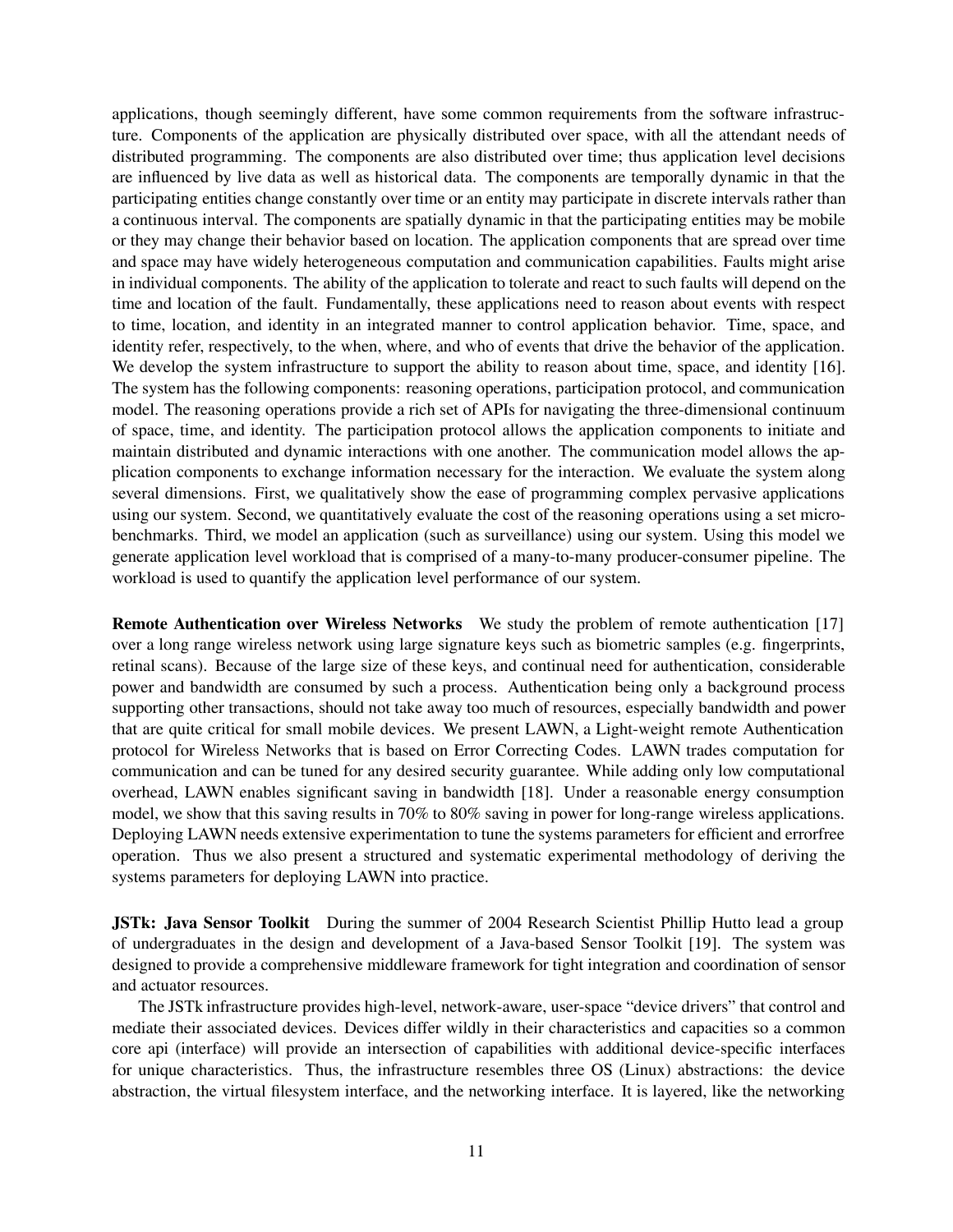interface, with basic "low-level" capabilities used to implement higher, more powerful abstractions (like persistence, streaming, eventing, etc.).

The design and implementation is object-oriented and utilizes best practices for decoupling, hierarchy, and abstraction (such as the toolkit or framework design pattern), although it also provides a "flattened" procedural interface with limited capabilities for legacy clients. In addition, a web services interface is supported. Note that web service interfaces are, by necessity, procedural so these two issues inter-related.

Each device or group of devices will has a primary software controller (manager, handler, adaptor) called the device *Mediator*. We chose this term because it has a a higher level connotation and includes the notion of "media" which suggests the streaming metaphor. The entire architecture can be thought of as a Virtual Sensor Switch or Virtual Sensor System (VSS) where sensor means broadly any sort of device (sensor or actuator or combination) and *virtual* emphasizes the notion of abstraction and that devices might be software entities as well.

As a minimum, the core interface provides capabilities for activating and acquiring the managed device and reading and/or writing (sending/receiving, sampling/displaying, etc.), and deactivating and releasing the device. A variety of io styles (blocking, non-blocking, async, variable granularity, etc.) are supported along with thread-safe interfaces.

Managing or controlling the device from a user-space mediator must rely on OS support. Special OSlevel techniques (such as a special user id that owns the device) are employed to avoid subverting access control. Otherwise, only advisory access control can be provided. That is, a client might access the device using a low-level OS interface, bypassing the access control checks in the mediator. This is an OS-dependent aspect of the architecture and one of the main benefits that would result from moving the mediator into kernel space (as, for example, a Linux kernel module).

Once we start considering the "network face" of the mediator, a variety of standard networking issues come into play. Ideally transport and security protocols should be selectable and interoperability should be provided. By default, we provide TCP command and data streams. UDP and RTP are supported by our use of the Java Media Framework. Custom transports can be included with some effort. The broad range we are attempting to cover makes it difficult to support a single transport. Some applications require reliability, others don't. Efficient transport of audio and video often requires the ability to drop a sample or frame from time to time.

In addition, once mediators are scattered across machines, some sort of naming/location mechanism is required. We provide a relatively simple, XML-based registry, initially centralized. Our design supports building or campus-scale systems and registry requests are relatively infrequent compared to data movement so a single, fast registry probably will suffice and can be federated for further scalability.

Failure-handling is another cross-cutting concern for network-aware applications. The registry implements leasing for failure detection and robust clean-up.

#### **2.2.7 Schwan**

#### **Pervasive Systems**

**Scheduling Real-Time Streams** This paper [20] describes an algorithm for scheduling packets in real-time multimedia data streams. Common to these classes of data streams are service constraints in terms of bandwidth and delay. However, it is typical for realtime multimedia streams to tolerate bounded delay variations and, in some cases, finite losses of packets. We have therefore developed a scheduling algorithm that assumes streams have window-constraints on groups of consecutive packet deadlines. A window-constraint defines the number of packet deadlines that can be missed in a window of deadlines for consecutive packets in a stream. Our algorithm, called Dynamic Window-Constrained Scheduling (DWCS), attempts to guarantee no more than x out of a window of y deadlines are missed for consecutive packets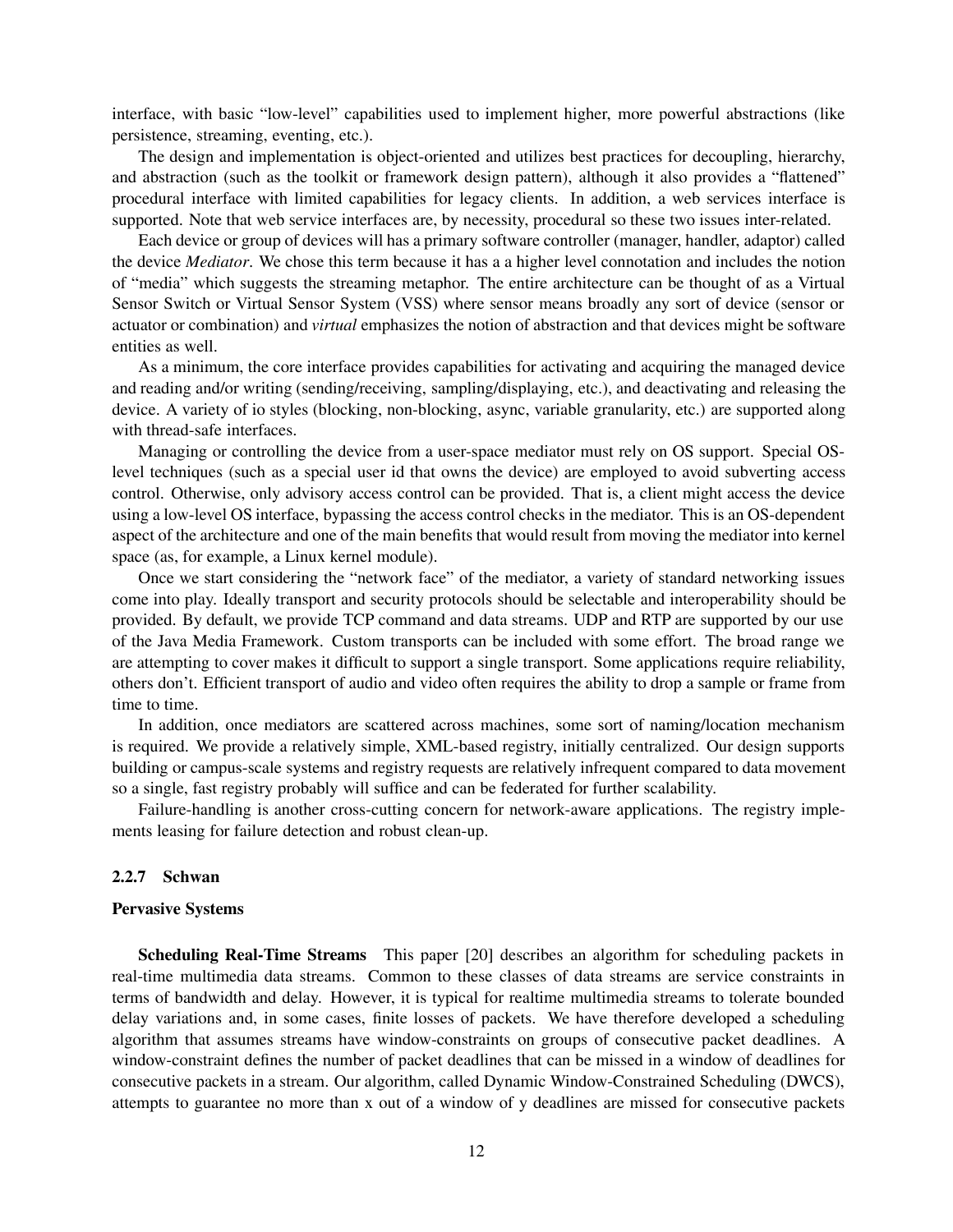in real-time and multimedia streams. Using DWCS, the delay of service to real-time streams is bounded even when the scheduler is overloaded. Moreover, DWCS is capable of ensuring independent delay bounds on streams, while at the same time guaranteeing minimum bandwidth utilizations over tunable and finite windows of time. We show the conditions under which the total demand for link bandwidth by a set of real-time (i.e., window-constrained) streams can exceed 100and still ensure all window-constraints are met. In fact, we show how it is possible to guarantee worst-case per-stream bandwidth and delay constraints while utilizing all available link capacity. Finally, we show how best-effort packets can be serviced with fast response time, in the presence of window-constrained traffic.

**Energy-Aware Traffic Shaping** Sleep modes of wireless network cards are used to switch these cards into low-power state when idle, but large timeout periods and frequent wake-ups can reduce the utility of this approach. Modern processors offer the ability to switch CPU voltages or clock frequencies and therefore reduce CPU energy consumption, however, that can reduce the sleep duration of a network device, adversely affecting the achievbale energy savings. This paper [21] describes an approach in which multiple resource managers cooperate to reduce a mobile device's energy consumption. This system-level approach is based on the integrated management of a real-time CPU scheduler, the frequency scaling capabilities of a modern processor, a QoS packet scheduler, and the low-power sleep mode of a wireless network card.

**Energy-Aware Media Transcoding** In distributed systems, transcoding techniques have been used to customize multimedia objects, utilizing trade-offs between the quality and sizes of these objects to provide differentiated services to clients. Our research [22] uses transcoding techniques in wireless systems to customize video streams to the requirements of users, while minimizing the energy costs. We introduce an approach to dynamically determine which transcoders to execute and where to execute them (e.g., client or server). The goal is to select appropriate transcoders (a) to provide clients with the quality of service they desire while (b) minimizing the energy consumption of the end-hosts in accordance with applicationspecific global energy management directives. This paper investigates sample transcoder functions for video streaming on handheld devices and introduces a mechanism for selecting the most appropriate transcoders and transcoder parameters. to smaller ones that are suitable for the limited resources of handheld devices or cellular phones. Frequently, the transcoding of data at one end-host of a client-server communication has consequences on the processing and communication requirements for both end-hosts. More than one transcoding function or set of transcoder parameters can be used to transform data into suitable forms, making it necessary to compare transcoders with respect to their potential provision of quality of service and energy savings. Energy-Aware Video Transcoding. This paper introduces the concept of global energy management directives, which coupled with energy-aware transcoding provides both application-specific QoS and system-wide energy management. It further evaluates sample transcoder functions for video streaming applications and it introduces an approach to selecting transcoders and transcoder parameters.

#### **High Performance Computing**

**System-level Resource Monitoring** Low-overhead resource monitoring is key to the successful management of distributed high-performance computing environments, particularly when applications have well-defined Quality of Service (QoS) requirements. The dproc system-level monitoring mechanisms [23] provide tools both for efficiently monitoring system-level events and for notifying remote hosts of events relevant to their operation. Implemented as extension to the Linux kernel, dproc provides several key functions. First, utilizing the familiar /proc virtual filesystem, dproc extends this interface with resource information collected from both local and remote hosts. Second, to predictably capture and distribute monitoring information, dproc uses a kernel-level group communication facility, termed KECho, which implements events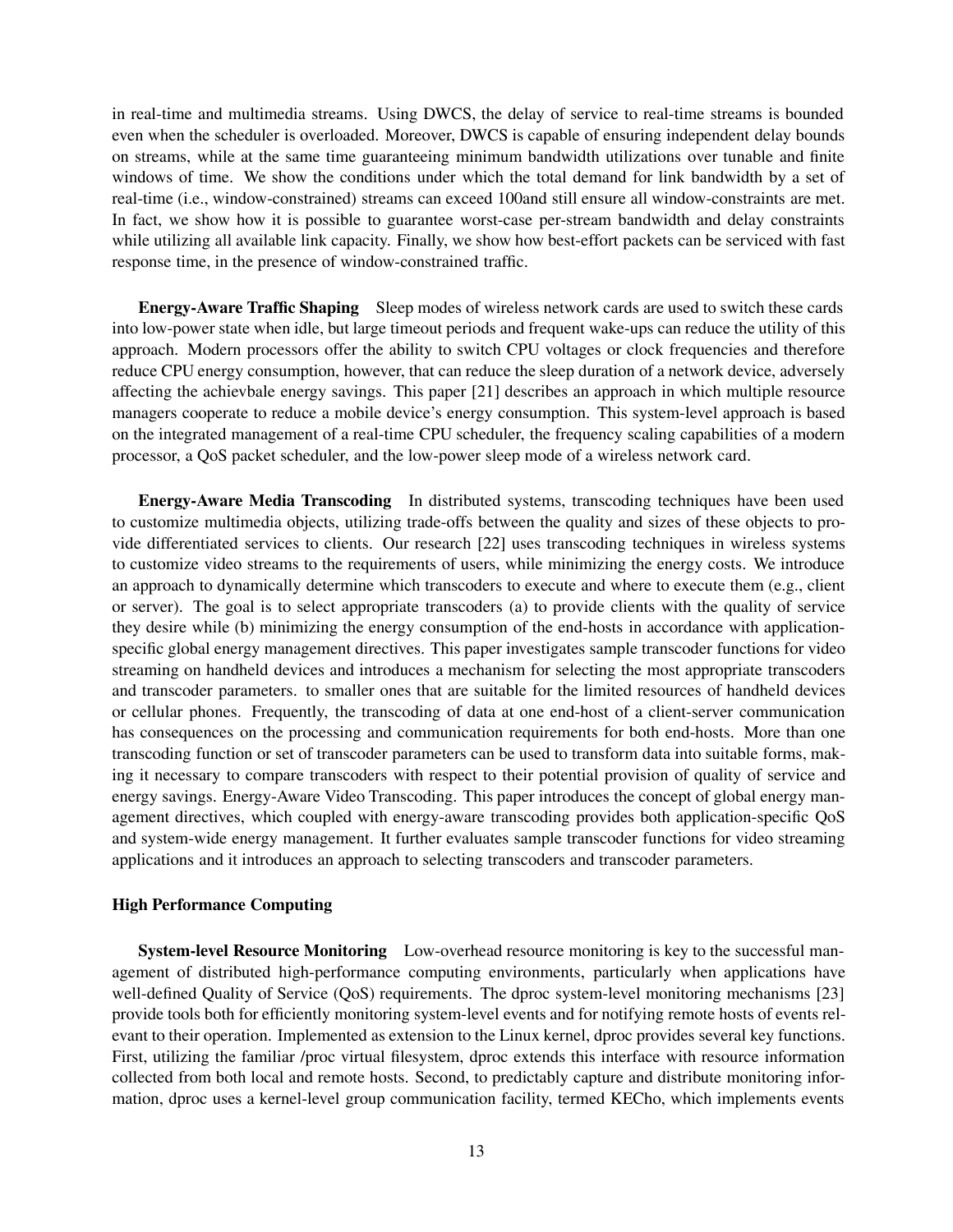and event channels. Third, and the focus of this paper, is dproc's run-time customizability for resource monitoring, which includes the generation and deployment of monitoring functionality within remote operating system kernels. Using dproc, we show that (a) data streams can be customized according to a client's resource availabilities (dynamic stream management), (b) by dynamically varying distributed monitoring (dynamic filtering of monitoring information), an appropriate balance can be maintained between monitoring overheads and application quality, and (c) by performing monitoring at kernel-level, the information captured enables decision making that takes into account the multiple resources used by applications.

**Kernel Plugins** This paper [24] presents kernel plugins, a framework and mechanism for dynamic kernel specialization inspired by ideas borrowed from virtualization research. Plugins can execute arbitrary user-provided functions such that neither safety nor performance are compromised. Three synergistic techniques are used to implement kernel plugins: (1) hardware fault isolation, (2) dynamic code generation, and (3) dynamic linking. Hardware fault isolation protects other kernel-level services from plugin misbehavior, dynamic code generation enables the rapid creation of arbitrary plugins, and dynamic linking governs the kernel/plugin interface.

The paper discusses the design and implementation of the kernel plugin facility as well as its advantages and shortcomings. Its use is demonstrated by a range of micro- and macro-benchmarks as well as a reallife application featuring plugins that dynamically transcode images served by a high-performance kernel web server. Benefits realized from plugins can be both qualitative (adapting services to clients' needs), and quantitative (improving performance through co-location of application plugin code with kernel services). Plugins are implemented on GNU/Linux and Intel's x86 platform. Reported performance results include plugin upcalls in 0.45-0.62 microseconds and plugin linking/unlinking in 3.1/1.6 microseconds on an 866 MHz Pentium III.

**Efficient End-to-End Data Exchange** We explore [25] the use of compression methods to improve the middleware-based exchange of information in interactive or collaborative distributed applications. In such applications, good compression factors must be accompanied by compression speeds suitable for the data transfer rates sustainable across network links. Our approach combines methods that continuously monitor current network and processor resources and assess compression effectiveness, with techniques that automatically choose suitable compression techniques. By integrating these techniques into middleware, there is little need for end user involvement, other than expressing the target rates of data transmission. The resulting network- and user-aware compression methods are evaluated experimentally across a range of network links and application data, the former ranging from low end links to homes, to wide-area Internet links, to high end links in intranets, the latter including both scientific (binary molecular dynamics data) and commercial (XML) data sets. Results attained demonstrate substantial improvements of this adaptive technique for data compression over non-adaptive approaches, where better compression methods are used when CPU loads are low and/or network links are slow, and where less effective and typically, faster compression techniques are used in high end network infrastructures.

**SOAP-binQ** There is substantial interest in using SOAP (Simple Object Access Protocol) in distributed applications' inter-process communications due to its promise of universal interoperability. The utility of SOAP is limited, however, by its inefficient implementation, which represents all invocation parameters in XML, for instance. This paper [26] aims to make SOAP useful for high end or resource-constrained applications. The resulting SOAP-bin communication protocol exhibits substantially improved performance compared to regular SOAP communications, especially when used in the internal communications occurring across cooperating client/servers or servers. Gains are particularly evident when the same types of parameters are exchanged repeatedly, examples including transactional applications, remote graphics visualization,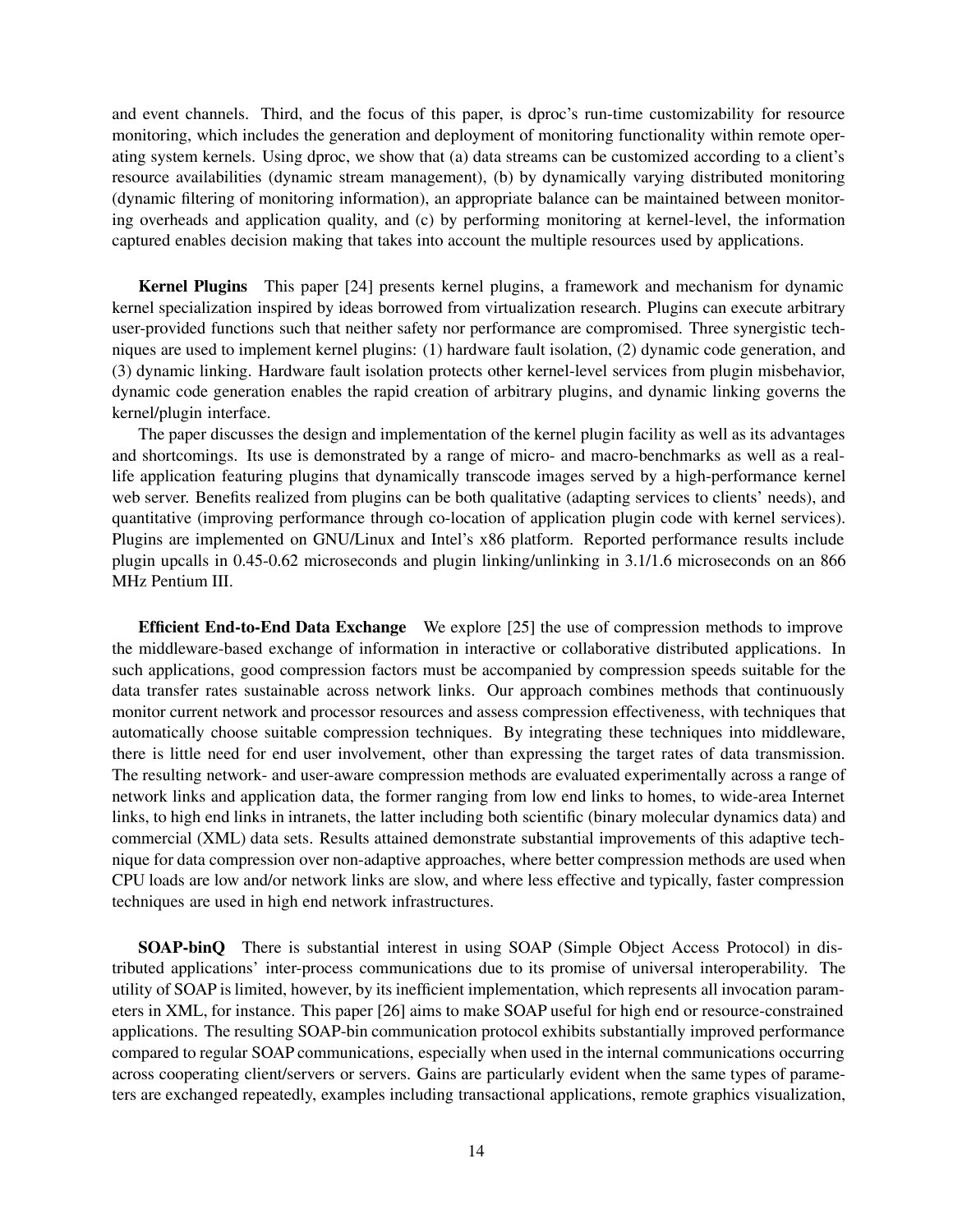and distributed scientific codes. A further improvement to SOAP-bin, termed SOAP-binQ, addresses highly resource-constrained, time-dependent applications like distributed media codes, where scarce communication bandwidth, for example, may prevent end users from interacting in real-time. SOAP-binQ offers additional quality management functions that permit SOAP to reduce parameter sizes dynamically, as and when needed. The methods used in size reduction are provided by end users and/or by applications, thereby enabling domain-specific tradeoffs in quality vs. performance, for example. An adaptive use of SOAPbinQ's quality management techniques presented in this paper significantly reduces the jitter experienced in two sample applications: remote sensing and remote visualization.

**Differential Data Protection** We present a mechanism for providing differential data protection to publish/subscribe distributed systems, such as those used in peer-to-peer computing, grid environments, and others. This mechanism, termed security overlays, incorporates credential-based communication channel creation, subscription and extension. We describe a conceptual model of publish/subscribe services that is made concrete by our mechanism. We also present an application, Active Video Streams, whose reimplementation using security overlays allows it to react to high-level security policies specified in XML without significant performance loss or the necessity for embedding policy-specific code into the application.

#### **2.3 Training and Development**

We continue to attract bright and interested graduates and undergraduates to research projects in our group. Undergraduate participation in research within the College is facilitated by the excellent UROC program (www.cc.gatech.edu/program/uroc), coordinated by Amy Bruckman. A variety of institute-wide programs are also available (www.undergraduateresearch.gatech.edu) including a special fund sponsored by the president of Georgia Tech (PURA) and several NSF-sponsored projects. We were pleased to support four undergraduate on ITR-related projects during the Spring semester of 2004. They were: Ken Edwards (TVWatcher), Zachary Crowell (EventWeb), Garret Boyer (hardware-related), and Ilya Bagrak (MediaBroker). For details of the PURA program, along with a list of recipients, see the website.

Many of the ongoing ITR-related projects are partially staffed by students working in the context of the Systems Hackfest. This is a group of undergraduates who participate in various research projects for pay, course credit, or just for fun. Hackfest is supervised by Research Scientist Phil Hutto and runs throughout the year. Summer sessions are most productive and have recently involved 6-10 students. Students meet briefly in a weekly session to report progress and plan milestones for the coming week. The group meeting allows cross-fertilization of project ideas and helps to educate the students. In addition, it provides an opportunity for group brainstorming on design and debugging issues. Weekly project meetings are focused on specific research tasks and often involve relevant faculty, grad students and staff.

During the last year undergraduates have participated in the following projects: SensorLab, TVWatcher, MediaBroker, and EventWeb. We are also pleased by the number of undergraduates in our group who continue on to graduate study both here at Georgia Tech and at other top schools.

We believe the Hackfest is an excellent opportunity for initiating undergraduates into the form and substance of academic research. In addition, the size and maturity of the inter-related research efforts provides a fertile matrix for varied interactions and training. Each group – undergraduates, Masters students, PhD students, research scientists and senior faculty – have regular opportunities for cross-group interactions. For example, undergraduates can look to senior faculty for vision and research goals, to research scientists for design advice, to graduate students for technical assistance and literature questions, and to each other for day to day collegiality.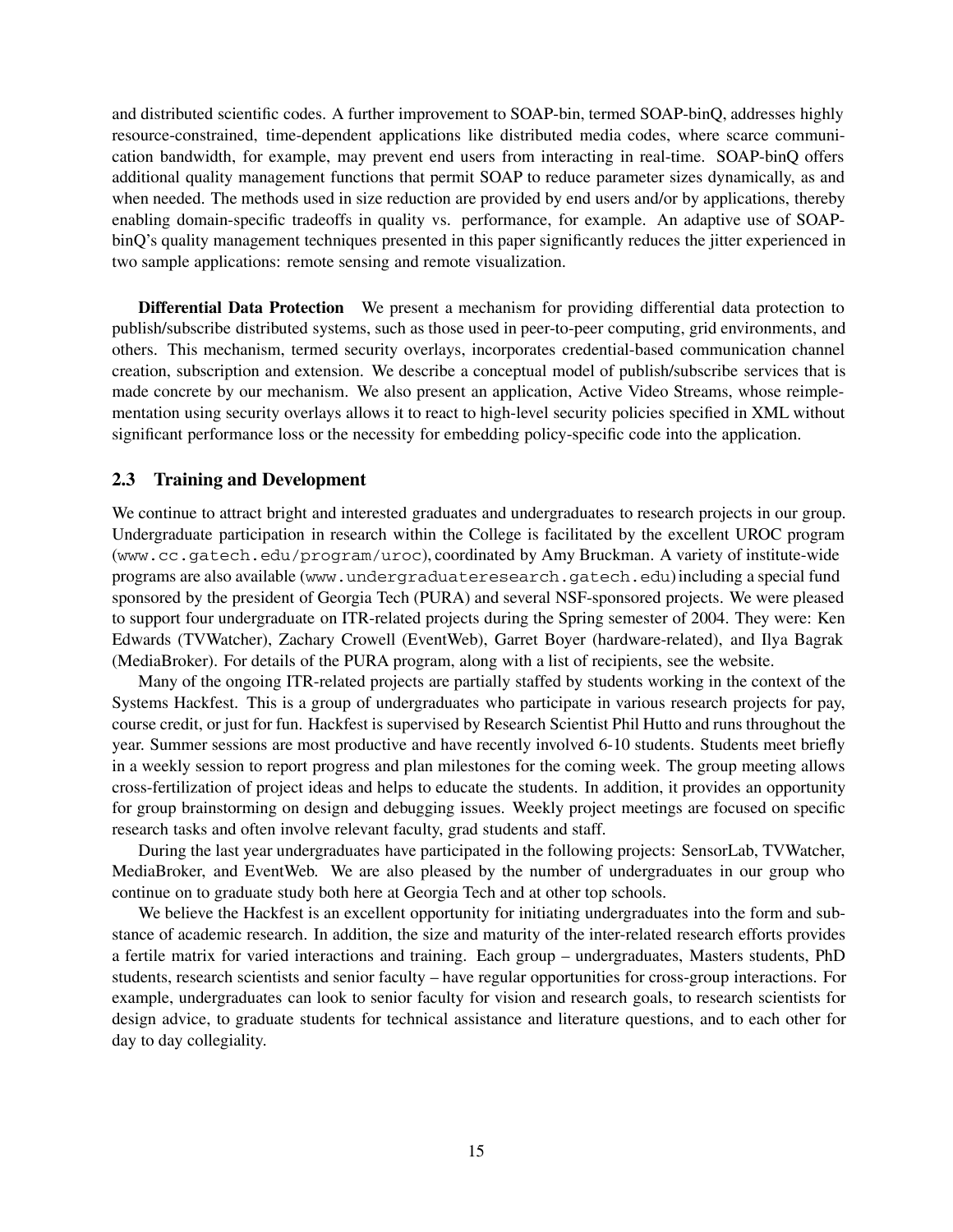#### **2.4 Outreach**

The PI (Professor Ramachandran) was the program co-chair for the *International Workshop on Future Trends in Distributed Computing Systems (FTDCS)*, 2004, held in Suzhou, China. Professor Ramachandran was also one of four invited speakers at a two-day workshop held at National Chiaotung University in Taiwan on pervasive computing, in December 2003. In addition, he presented invited talks at several universities and Samsung Research Lab in South Korea. As a result of the Samsung visit, there is an ongoing dialogue to establish a joint research relationship between our group and Samsung.

During the summer of 2004 we have established comprehensive websites for all of our related projects and activities including personnel and publications. These websites offer extended abstract-style overviews of each project and discuss work in progress. We believe this effort will contribute to our research group's visibility.

Through the auspices of the Center for Experimental Research in Computer Systems (CERCS) we continue to invite and host key individuals from academia and commercial research labs engaged in complementary research. Recent visitors include: Prof. Krithi Ramamritham from IIT Bombay; Prof. Gilles Muller from Ecole des Mines de Nantes, France; Mathai Joseph from Tata research Development and Design Centre; Prof. Peter Steenkiste from Carnegie Mellon University; and Dr. Sugata Ghosal, IBM India Research Lab.

The annual CERCS NSF/IUCRC Workshop on Experimental Research in Computer Systems was held in October 2003 and gave an opportunity for our group to interact with a distinguished list of advisory board members such as Philip Bernstein (Microsoft), Felipe Cabrera (Microsoft), Alan Ganek (IBM), Dennis Gannon (Indiana University), Daniel Reed (UNC Chapel Hill), and Raj Yavatkar (Intel).

We continue to place student members of our research group in interesting project-related internships, graduate programs and industry jobs. PhD student Xiang Song is spending the Summer and Fall of 2004 working with Dr. Raj Kumar at HP Labs in Palo Alto on grid infrastructure for "appliance computing." PhD student Namgeun Jeong has been working for several months at the Federal Reserve Bank in Atlanta with their cluster computing group. PhD student Bikash Agarwalla has recently returned to Georgia Tech after a year working at HP Labs in Palo Alto on interactive grid schedulers. Undergraduate Ilya Bagrak is currently pursuing a Master's degree at the University of California at Berkeley after graduating from Tech. Undergraduate Zachary Crowell is currently doing an internship at Microsoft; and Yavor Angelov is pursuing his PhD under Professor Ramachandran while employed at Microsoft. Former Master's student Derick Pack is joining a Naval Research laboratory in Charleston, South Carolina.

# **3 Publications and Products**

#### **3.1 Publications**

A comprehensive listing can be found in the references section at the end of this document.

#### **3.2 Website**

Please visit the grant website at:

www.cc.gatech.edu/˜rama/nsf-ri/

Individual project websites can be found by visiting the lead researcher's home site:

- Abowd www.cc.gatech.edu/fac/Gregory.Abowd/
- Ahamad www.cc.gatech.edu/fac/Mustaque.Ahamad/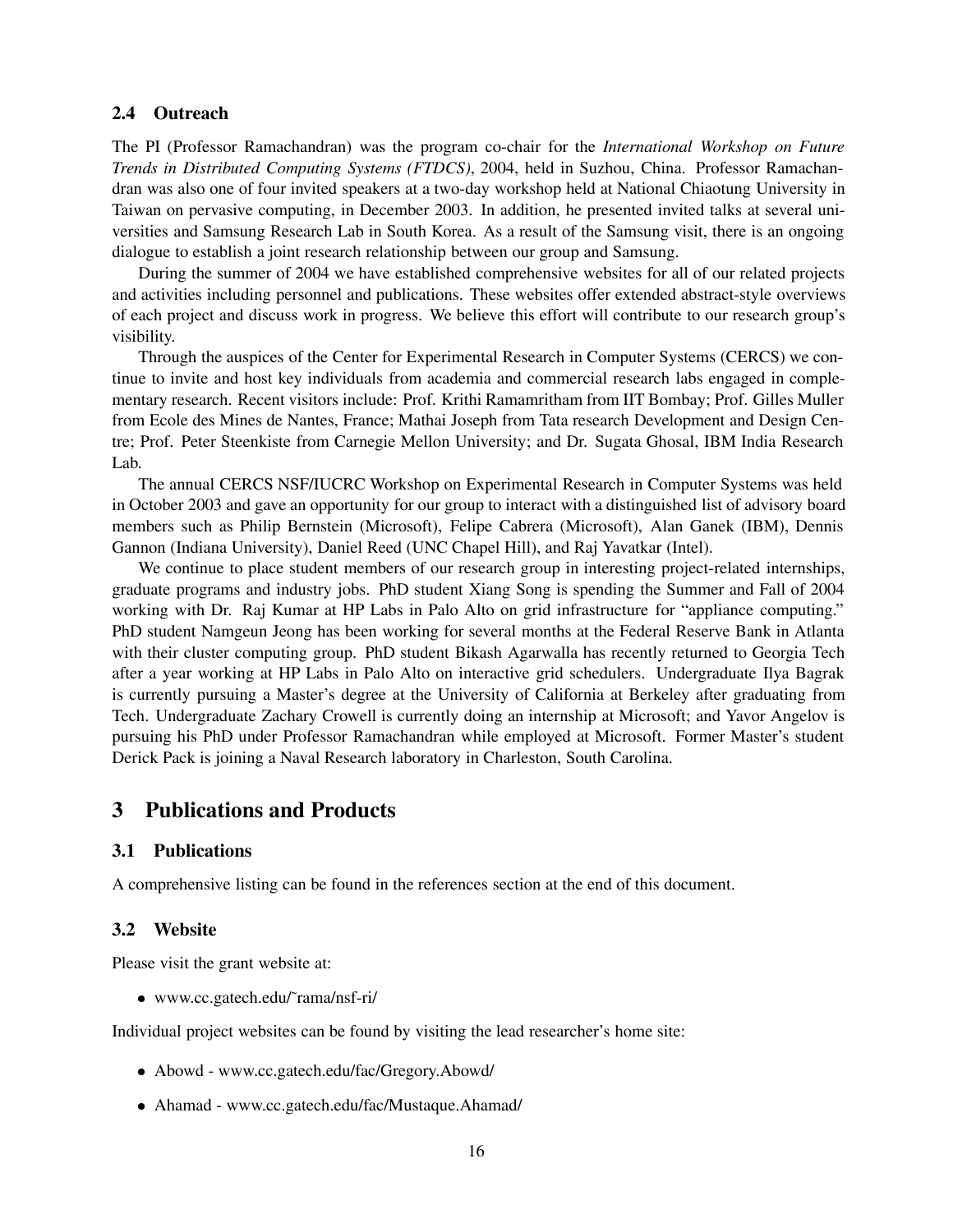- Essa www.cc.gatech.edu/fac/irfan/
- Fujimoto www.cc.gatech.edu/fac/Richard.Fujimoto/
- Jain jain.faculty.gatech.edu/
- Liu www.cc.gatech.edu/˜lingliu/
- Ramachandran www.cc.gatech.edu/fac/Kishore.Ramachandran/
- Schwan www.cc.gatech.edu/fac/Karsten.Schwan/

#### **3.3 Software**

Several allied projects have individual software releases made available to the community. Please visit the individual project websites for details.

#### **3.4 Courseware**

Courses that have introduced research findings, utilized research artifacts or otherwise benefited from the grant include:

- CS 4803/8803 Multimedia Computing Systems
- CS 6210 Advanced Operating Systems
- CS 6230 Intro to High Performance Computing
- CS 7100 Intro to Graduate Studies
- CS 7200 Distributed Systems
- CS 7470B Mobile and Ubiquitous Computing
- CS 8803E Pervasive Computing with Distributed Sensors
- CS 4803/8803ENC Enterprise Computing
- CS 8803J High Performance Communication
- ECE 8823 Experiential Computing Systems
- ECE 8883A Sensor Enabled Embedded Systems

# **4 Contributions**

This work ehanced general understanding of the importance of the integrated infrastructure required for effective and efficient capture, access, and interpretation of streaming media. We believe that the various research artifacts resulting from the grant have served to emphasize and crystallize the importance of coordinated management of streaming media services. Moreover, we believe that the umbrella of this grant has helped to emphasize the wide-ranging application of the conceptual paradigm of media stream processing. Specific contributions have been made this year in three areas:

• taxononmy of pervasive computing infrastructure requirements;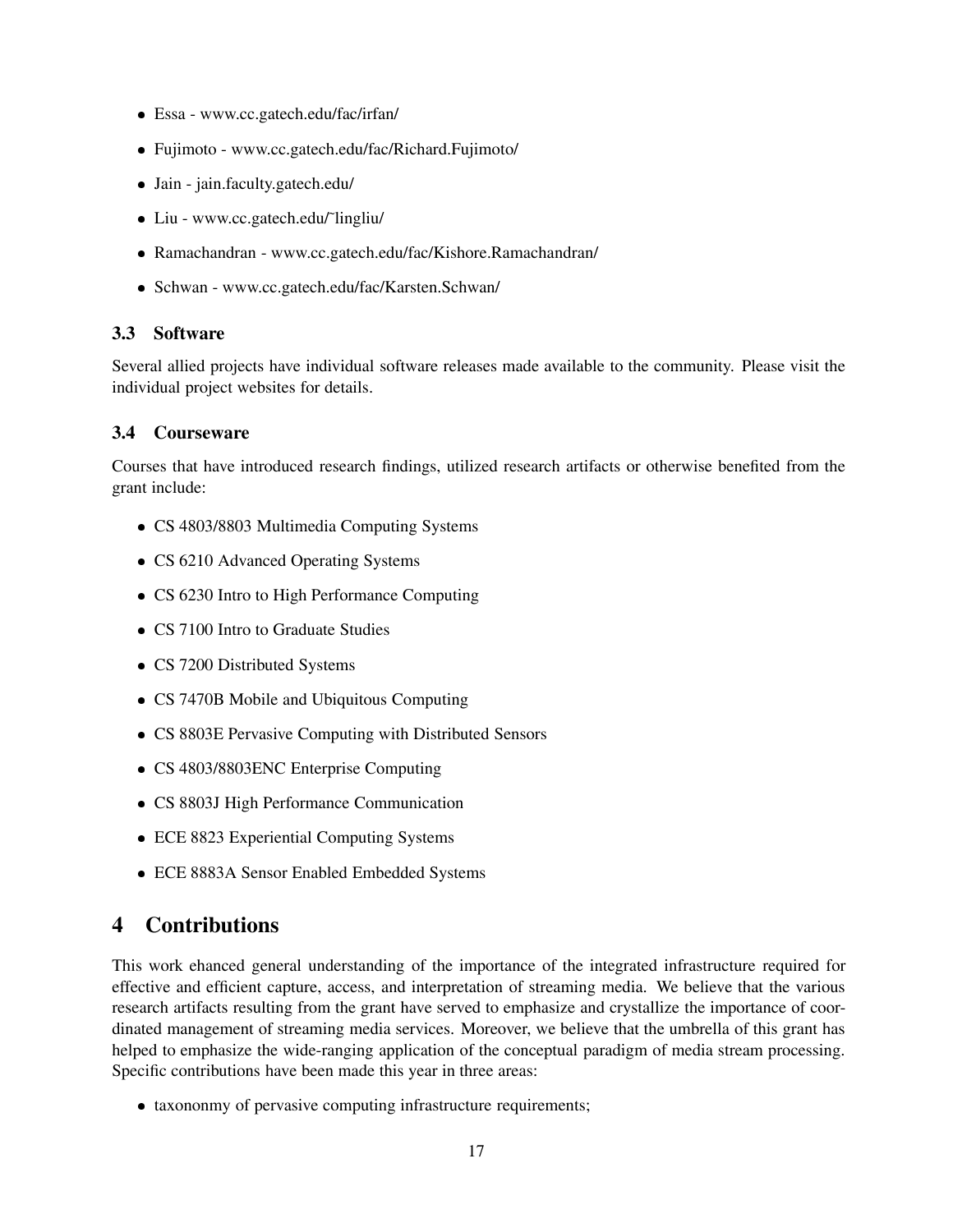- efficient middleware (computation, storage, and power) for stream management;
- and integration of cluster/grid compute engines into stream-based compuations.

Significant human and institutional resource development has been accomplished as described in previous sections of this report. We have also enabled the development of increasingly demanding and complex applications in our target application domains such as monitoring, surveillance, traffic simulation, and the semantic analysis of live, streaming media-rich events. Each of these application areas has potentially significant impact on significant issues facing society today such as homeland security and environmental management.

# **5 Special Requirements**

A one-year no-cost extension was requested and granted on the finalization of this project to allow us to complete a large cluster purchase that involved multiple stakeholders on the Georgia Tech campus. It is anticipated that all remaining funds will be expended on target with the initial budget by the end of the calendar year 2004.

# **References**

- [1] Xuehai Bian, Jim Rehg, and Gregory Abowd. "Sound Source Localization in the Home Environment", *Submitted for review*, 2004. Also available as Georgia Tech GVU Technical Report TR-GVU-04-06.
- [2] Mustaque Ahamad, Douglas Blough, Prahlad Fogla, Lei Kong, Subramanian Lakshmanan, Wenke Lee, Deepak Manohar, Arun Subbiah, and Michael Sun. "Agility in Security Guarantees: The Agile Store Project", *Submitted for review*, 2004.
- [3] David Hilley, Irfan Essa, Thad Starner, Matthew Wolenetz, Ahmed El-Helw, Phillip Hutto, and Kishore Ramachandran. "TV Watcher: Distributed Media Analysis and Correlation", *Submitted for review*, 2004. Also available as Georgia Tech CERCS Technical Report GIT-CERCS-04-25.
- [4] Hao Wu, Richard Fujimoto, and George Riley. "Analytical Models for Information Propagation in Vehicle-to-Vehicle Networks", *Vehicle Technology Conference (VTC)*, IEEE, September, 2004.
- [5] Alred Park, Richard Fujimoto, and Kalyan Perumalla. "Conservative Synchronization of Large-Scale Network Simulations", *Proceedings of the Workshop on Parallel and Distributed Simulation (PADS)*, ACM/IEEE/SCS, June 2004.
- [6] George Riley, Mostafa Ammar, Richard Fujimoto, Alfred Park, Kalyan Perumalla, and Dongua Xu. "A Federated Approach to Distributed Network Simulation", *Transactions on Modeling and Computer Simulatin (TOMACS)*, ACM, Vol. 14(2), April 2004.
- [7] "MobiEyes: Distributed Processing of Continuously Moving Queries on Moving Objects in a Mobile System", *9th International Conference on Extending Database Technology (EDBT 2004)*, Springer-Verlag, March, 2004.
- [8] "TrustMe: Anonymous Management of Trust Relationships in Decentralized P2P Systems", *Proceedings of the Third International Conference on Peer-to-Peer Computing (P2P'03)*, IEEE, 2003.
- [9] Rajnish Kumar, Matthew Wolenetz, Biakash Agarwalla, JunSuk Shin, Phillip Hutto, Arnab Paul, and Umakishore Ramachandran. "DFuse: A Framework for Distributed Data Fusion", *Proceedings of the First International Conference on Embedded Networked Sensor Systems (SenSys'03)*, ACM, November, 2003.
- [10] Rajnish Kumar, Matthew Wolenetz, Brian Cooper, Bikash Agarwalla, Junsuk Shin, Phillip Hutto, Arnab Paul, and Umakishore Ramachandran. "Dynamic Data Fusion for Future Sensor Networks", *IEEE Transactions on Sensor Networks*, 2004. Under submission.